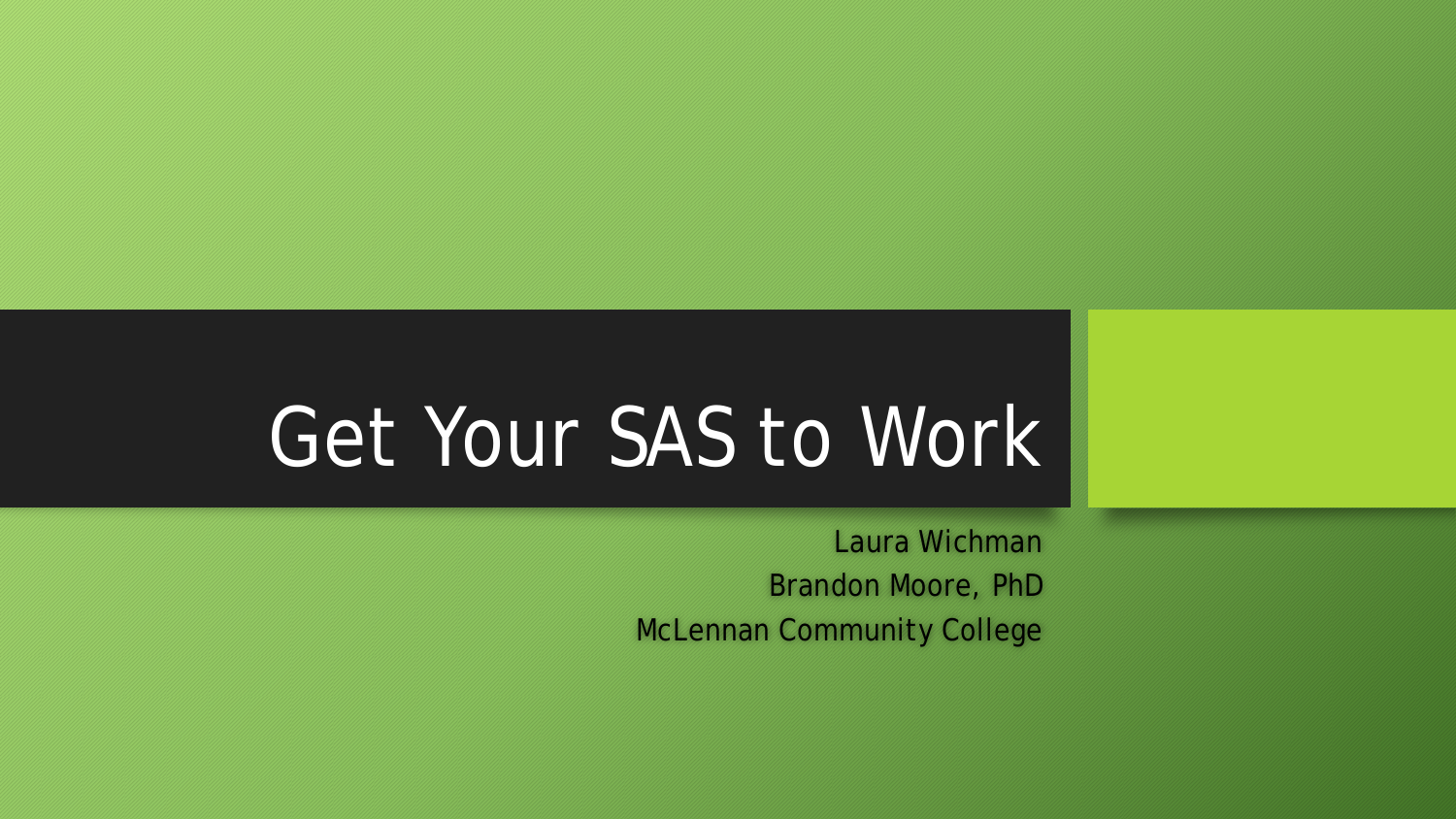## Session Description

• Do you ever have a difficult time getting your SAS to work? If so, come see how we are using SAS to help our office be more efficient and effective! We will discuss and give examples of using Base SAS and Enterprise Guide for standard daily reports, ad hoc reports, state/federal reporting, and making work easier for you. If you have PC Base SAS, then you have access to the versatility in Enterprise Guide. Come by to see how to get your SAS to work!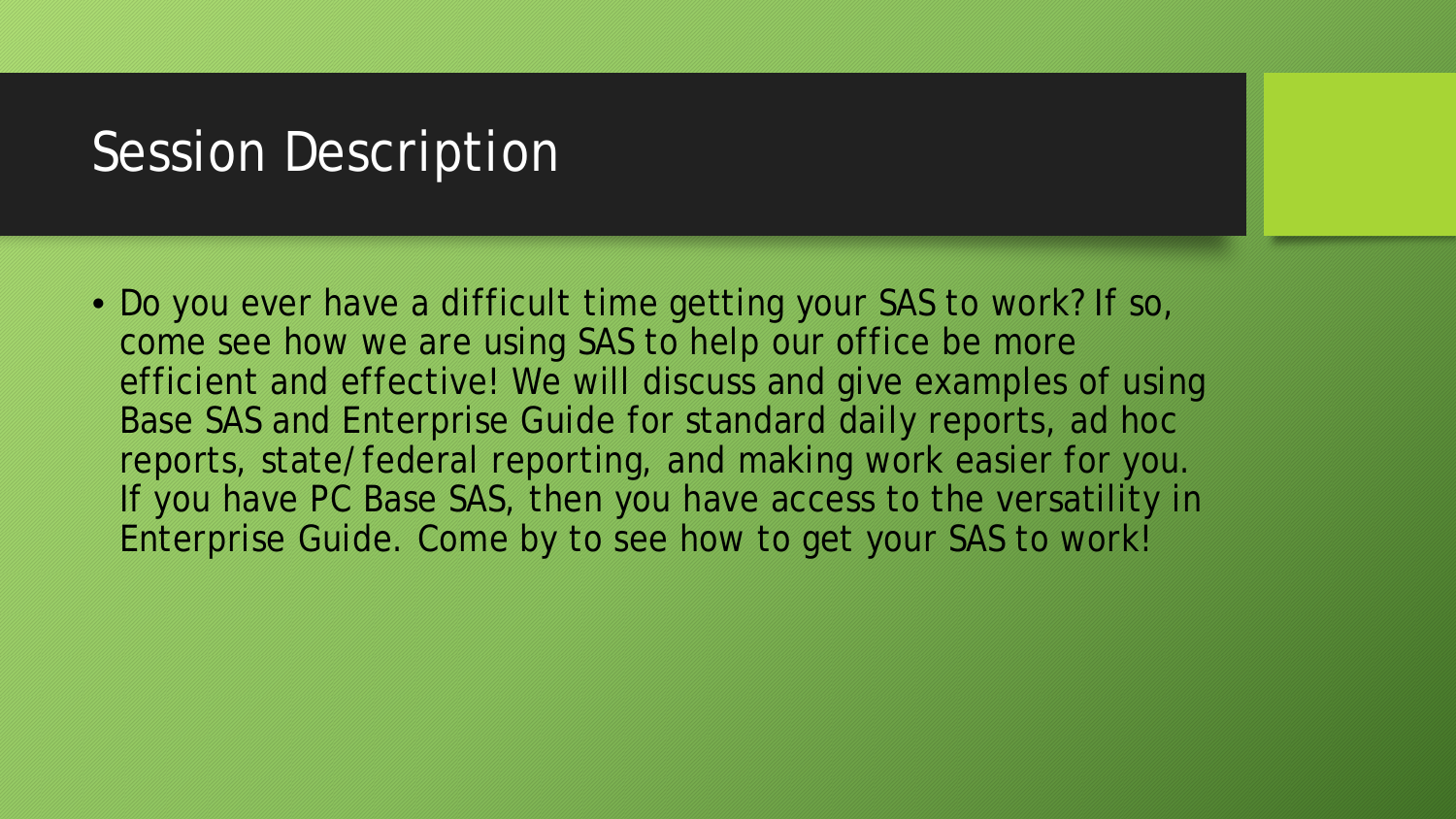## Disclaimer...

## • This is not a sales pitch for SAS or for Zogotech's Estudias data warehouse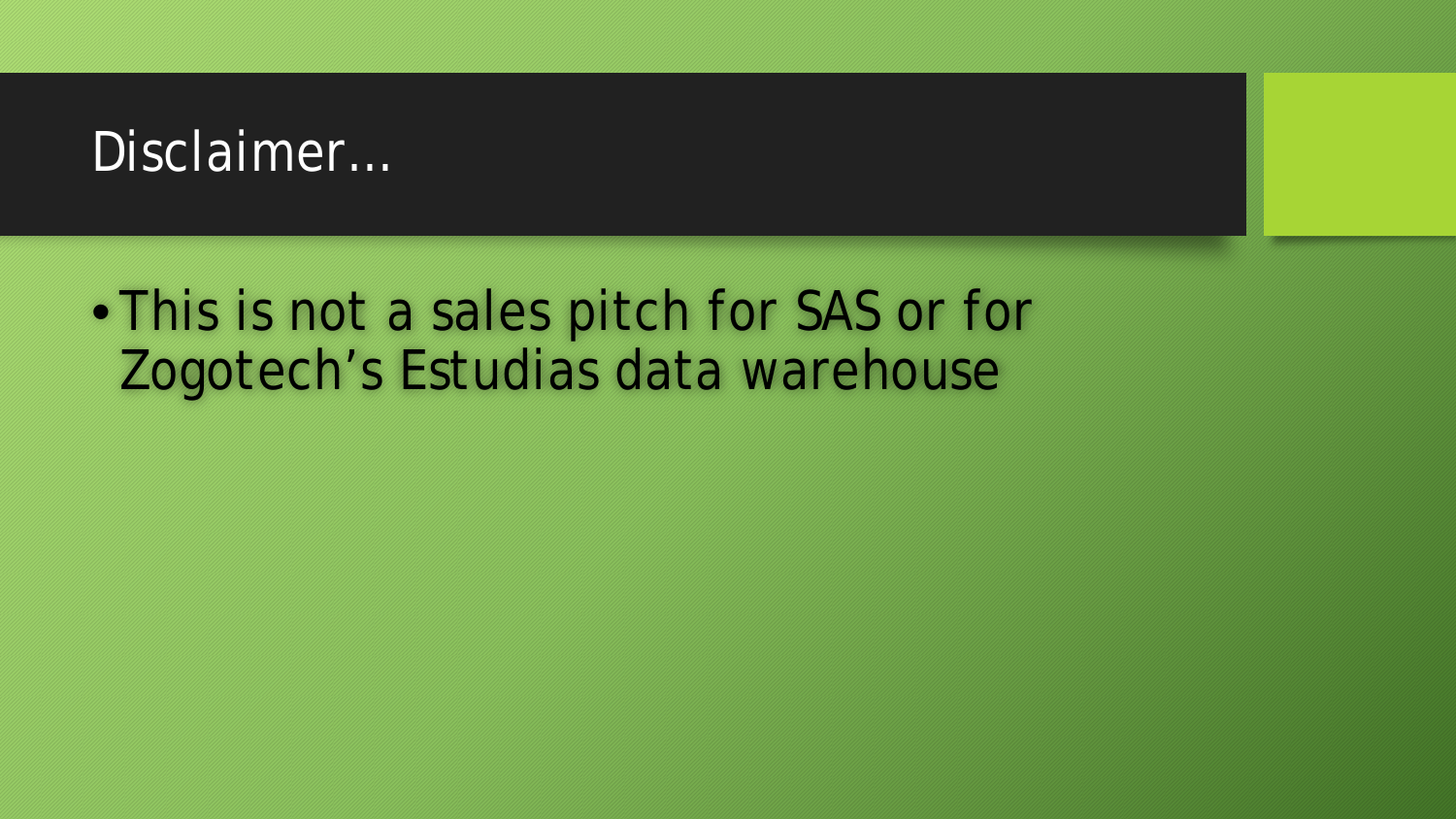## Background

- Spring 2015 we purchased SAS
	- SPSS campus since at least the 1990s
	- Zogotech warehouse > Access based with SQL back end
	- Began recoding SPSS syntax and Access queries to SAS
- Brandon SAS experience from Graduate school
- Laura no SAS experience, but did have experience in SQL and some SPSS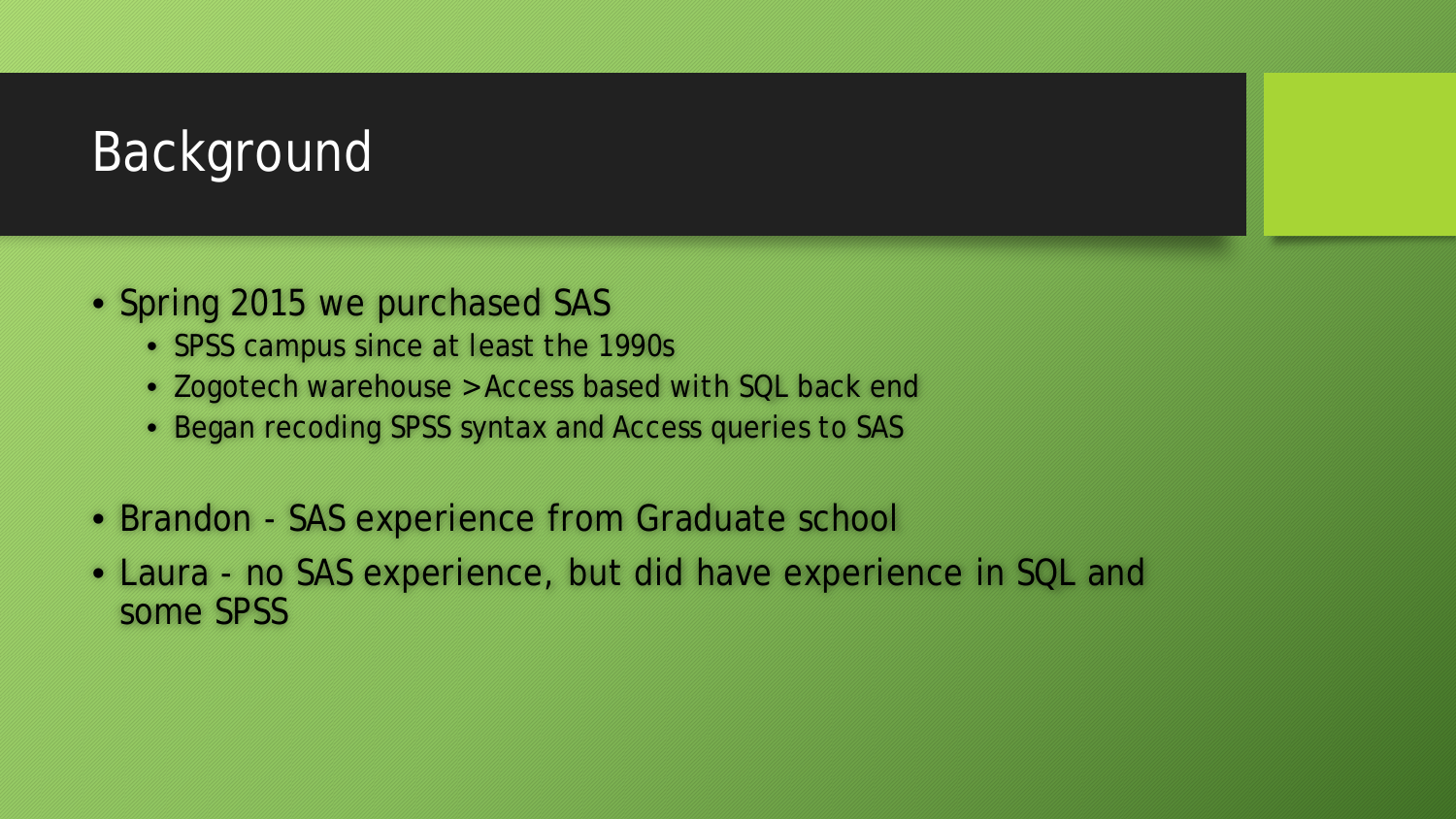## Previously a SPSS Campus…

- CBM reporting
- IPEDS
- LBB Performance Report
- LBB Licensure Report
- Perkins Reporting
- Student Right to Know
- SACSCOC Profiles/Surveys
- TCCA Surveys--i.e. enrollment/census
- Grade Distribution Reports
- Course Evaluations
- Developmental Surveys
- Campus Report
- Ad Hoc reporting
- Student tracking
- Achieving the Dream (Access)
- Everything…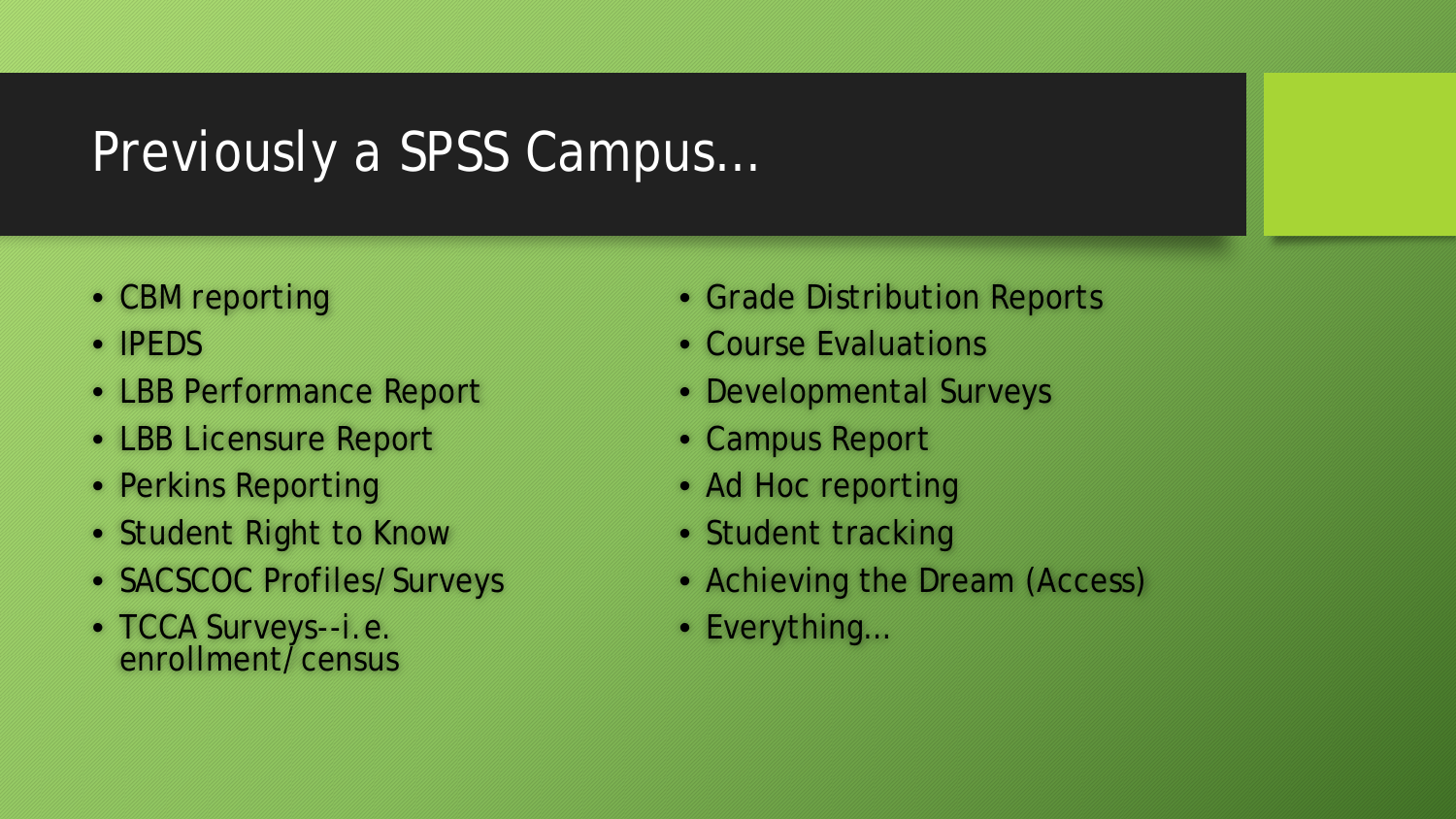## Data Sources

- Estudias
	- Data warehouse that has been in place since 2008
	- Access front end, SQL back end
- CBM
	- State reports going back to the dawn of time
- Ellucian/Colleague/Datatel////////
	- Anything we can download  $\odot$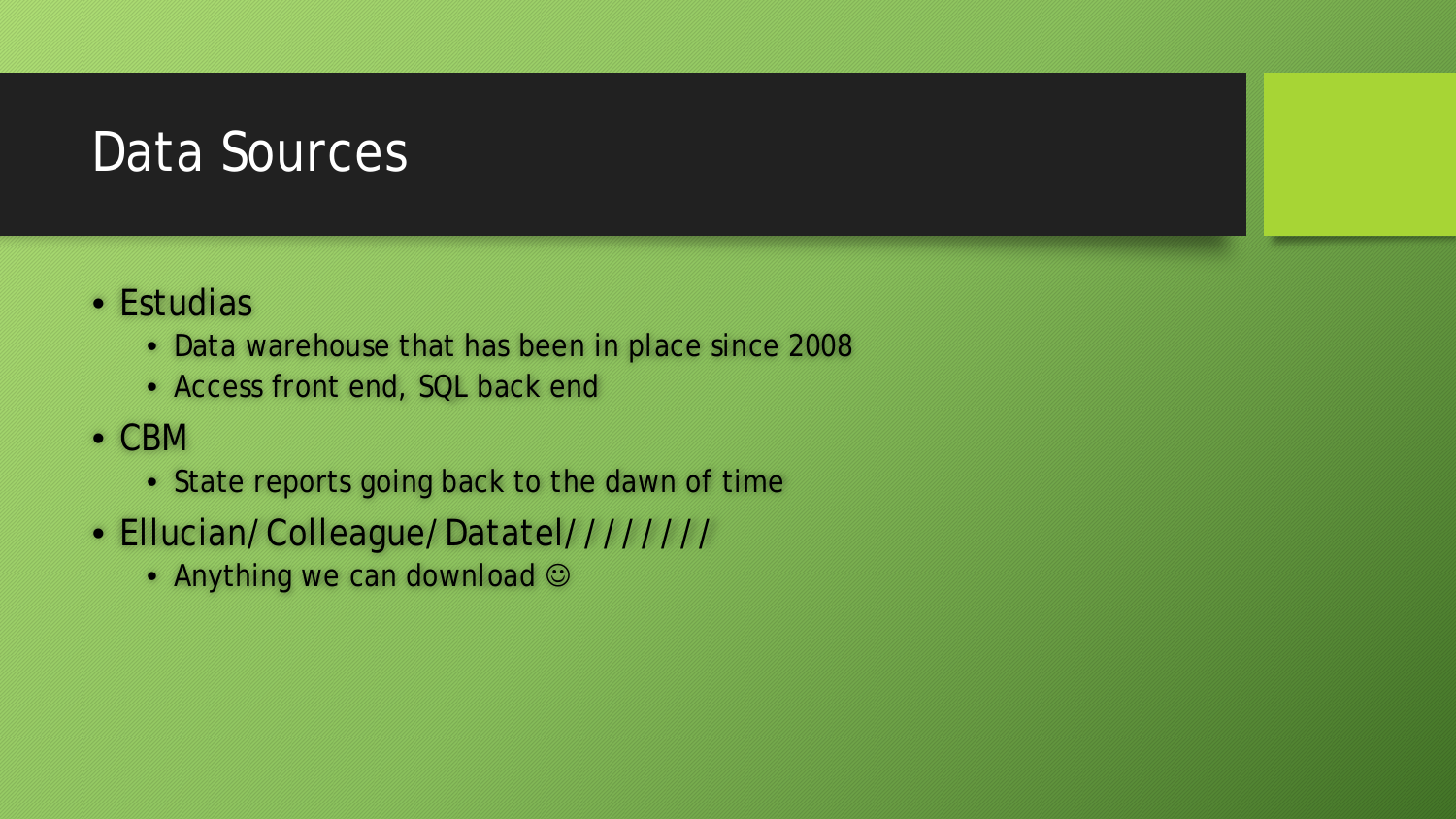## Enterprise Guide

| <b>THE ATD_DATA - SAS Enterprise Guide</b>                                                                                                                                           |                  |                                                                                                                            |                                                                                                                                                                                                                                                                                                                                                                                                                                  |                                                                                                                                            |                                                                    |                                                                                                                                                                                                                                                                                                  |
|--------------------------------------------------------------------------------------------------------------------------------------------------------------------------------------|------------------|----------------------------------------------------------------------------------------------------------------------------|----------------------------------------------------------------------------------------------------------------------------------------------------------------------------------------------------------------------------------------------------------------------------------------------------------------------------------------------------------------------------------------------------------------------------------|--------------------------------------------------------------------------------------------------------------------------------------------|--------------------------------------------------------------------|--------------------------------------------------------------------------------------------------------------------------------------------------------------------------------------------------------------------------------------------------------------------------------------------------|
| File Edit View Tasks Favorites Program Tools Help   <b>白・合・幅</b>   昌 ジ �� �� 《   呵 @     □ •   Beg Process Flow •                                                                    |                  |                                                                                                                            |                                                                                                                                                                                                                                                                                                                                                                                                                                  |                                                                                                                                            |                                                                    |                                                                                                                                                                                                                                                                                                  |
| <b>Project Tree</b><br>$\cdot$ $\times$                                                                                                                                              | Process Flow -   |                                                                                                                            |                                                                                                                                                                                                                                                                                                                                                                                                                                  |                                                                                                                                            |                                                                    |                                                                                                                                                                                                                                                                                                  |
| ⊟ <sup>8</sup> eg Process Flow<br>FA13<br>One-Way Frequencies (3)<br><b>E</b> Programs<br>import<br><b>Will buildCohort</b><br>GeneralRecord<br>TemRecord<br>Program                 | 国<br>buildCohort | <b>PER</b><br><b>REMPLACEME</b><br>NT03_READ_2<br>H.<br>COHORT01_FA<br>* Hio<br>COHORT02_S                                 | ▶ Run • ■ Stop   Export • Schedule •   Zoom •   a Project Log   E Properties •<br>Query Builder for SASApp:CBM.CBM001_FA13<br>Query name: Query Builder<br><b>Executed Columns</b>   ۞ Prompt Manager   ■ Preview   ■ Tools •   ■ Options •<br>Add Tables X Delete   Join Tables   Select Data   Filter Data   Sort Data<br><b>a</b> RACE                                                                                        | Column Name                                                                                                                                | $\sim$<br>Output name: WORK.QUERY_FOR_CBM001_FA13<br>Source Column | $\mathbf{x}$<br>Change<br>Query Builder +<br>图 Input Data ■ Code ■ Log 图 Output Data                                                                                                                                                                                                             |
| Servers<br>$\cdot$ $\times$<br><b>EADOR</b><br>Stop Refresh Disconnect Bustop<br><b>E-</b> <u>I</u> Servers<br><b>E I</b> <sub>n</sub> OLAP Servers<br><b>E</b> Private OLAP Servers |                  | P <sub>14</sub><br>$\downarrow$<br>COHORT02_FA<br>└帰<br>COHORT02_U<br>NDUP_FA13<br>$\overline{\phantom{a}}$<br>COHORT_FA13 | WHITE<br>A BLACK<br>A ASIAN<br>A AMERI<br>A INTERNL<br>A UNKNOWN<br>A NATIVE<br>$\mathbf{D}$ N_BRK<br><b>D</b> TOTHRS<br><b>EXAMPLE</b><br>FTIC<br>$\overline{\bullet}$ FTPT<br>$\overline{a}$ AGE<br>AGECAT<br>$\overline{\mathbf{a}}$ WHITE2<br><b>BLACK2</b><br>ASIAN <sub>2</sub><br>AMERI2<br>NATIVE <sub>2</sub><br>UNKNOWN2<br>INTERNL2<br>d Dupli<br>$\overline{a}$ ) MULTI2<br><b>B</b> ETHNIC<br>SXRC<br>TECH<br>TOTAL | <b>A</b> colleagueld<br>SEX (GENDER)<br>(a) FTPT (Full/Part-Time Students)<br>AGECAT (AGECAT)<br>$\mathbf{m}$<br>Select distinct rows only | t1.colleagueld<br>t1.SEX<br><b>H.FTPT</b><br>t1.AGECAT             | Modify Task   Export - Send To - Create -   E Properties<br><sup>8</sup> eg conditional dropds (WORK.QUERY FOR CBM001 FA13)<br>$\Box$ PROC SQL;<br>CREATE TABLE WORK.QUERY_FOR_CBM001_FA13 AS<br>SELECT t1.colleagueId,<br>t1.SEX,<br>t1.FTPT,<br>t1.AGECAT<br>FROM CBM.CBM001 FA13 t1;<br>QUIT; |
|                                                                                                                                                                                      |                  |                                                                                                                            |                                                                                                                                                                                                                                                                                                                                                                                                                                  |                                                                                                                                            | $Run \rightharpoonup$                                              | Save and Close<br>Cancel<br>Help                                                                                                                                                                                                                                                                 |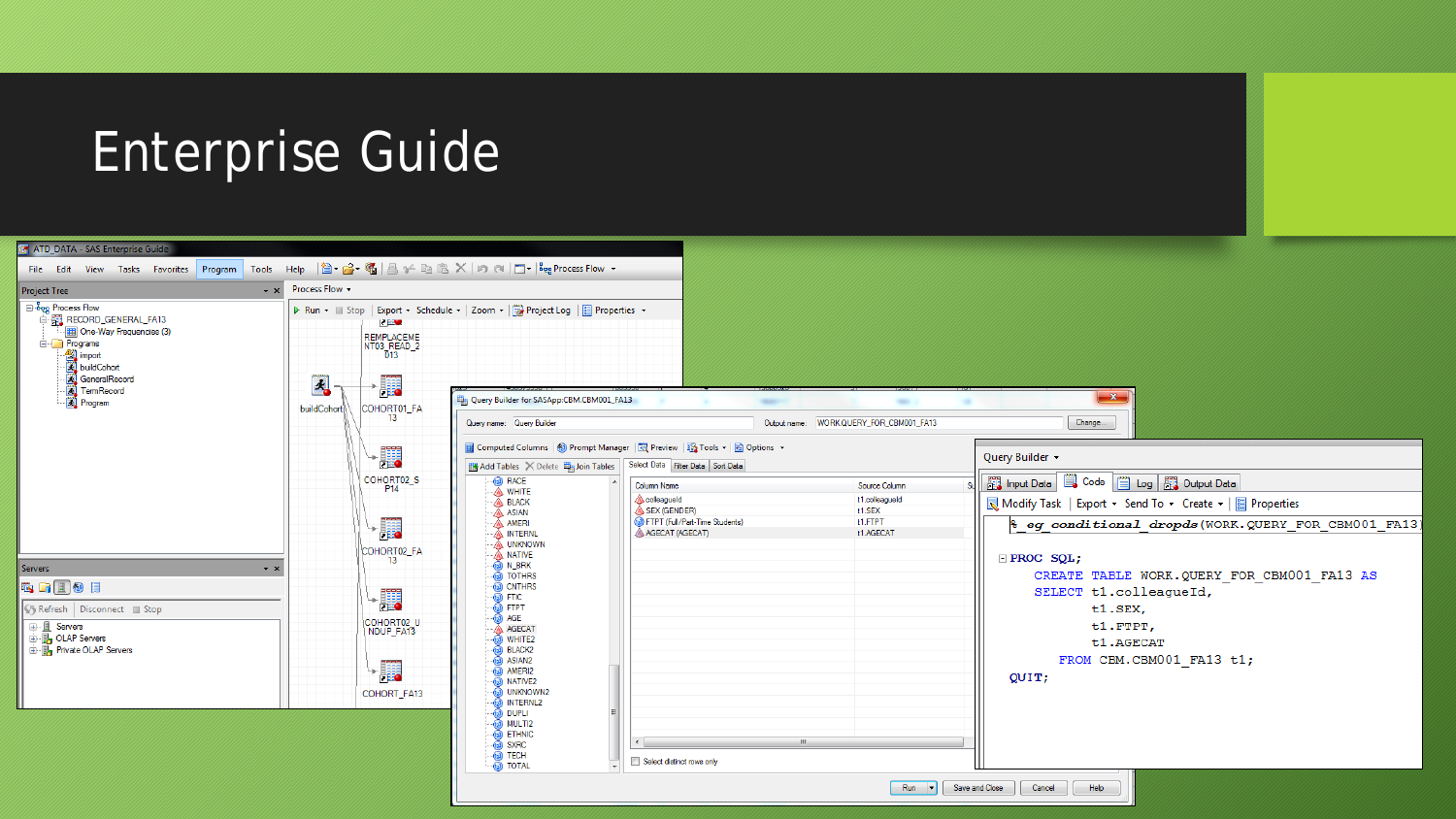## Daily Reports - Enrollment

• Enrollment reports went from a 5-step code process to a 2-step process.

### للحامل بلوجك بلوجك بلوجك بلوجك بلوجك بلوجك بلوجك بلوجك بلوجك بلوجك بلوجك بلوجك بلوجك بلوجك بلوجك بلوجك بلوجك بلوجك بلوجك بلوجك options 1s=96 ps=71; /\* For Courier New 10pt \*/ options mlogic mprint symbolgen; options mautosource sasautos=('n:\Programs\macrolib\', sasautos);

 $\text{Set}$  TERM = 2016SP; /\* term you are running report for \*/ %let PTERM = 2015FA; /\* previous term that has flex courses to be flexed to &TERM \*/  $\text{let MTERM} = 2015 \text{WM};$  /\* minimester term that is being record in &TERM \*/

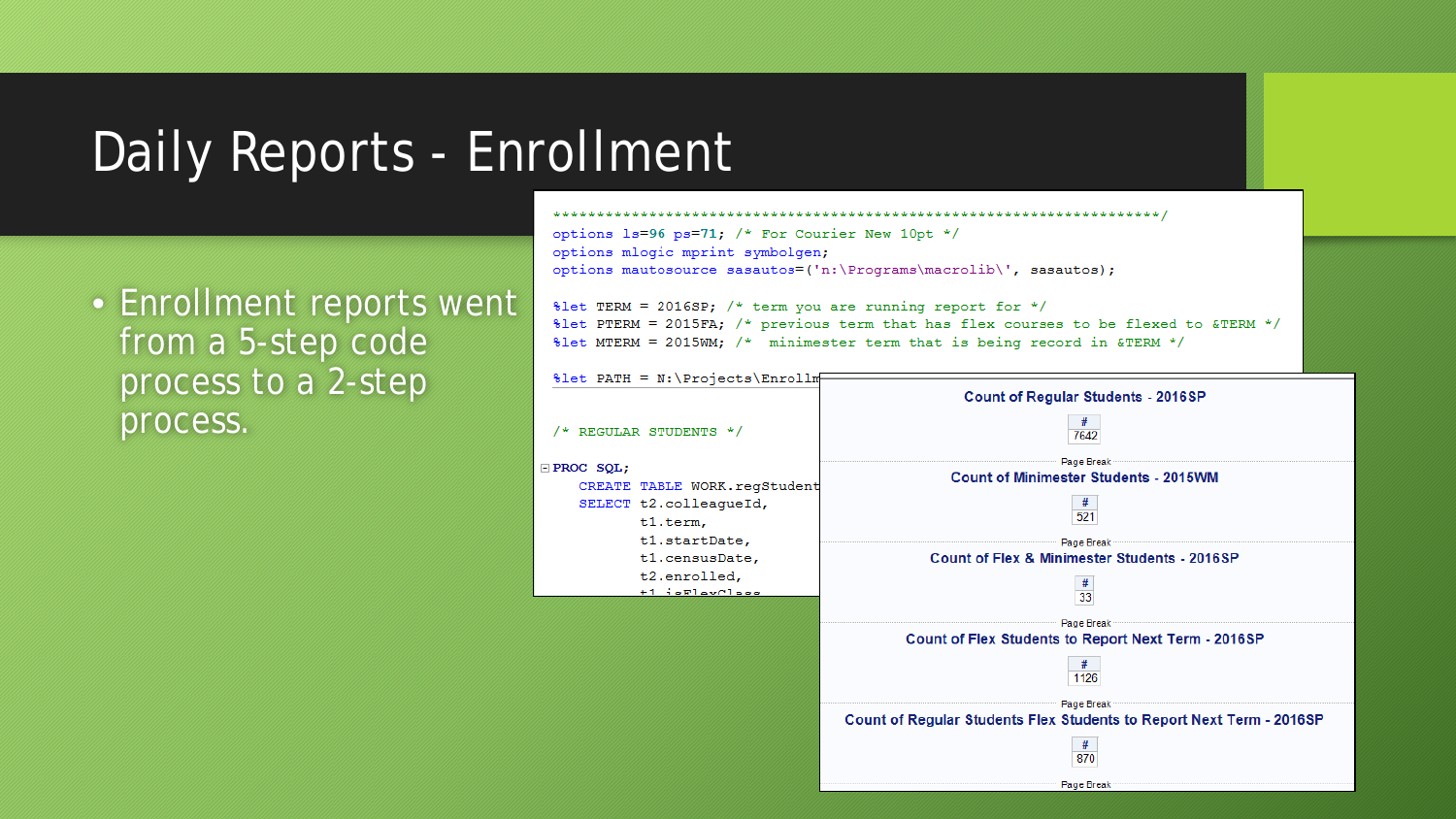## Daily Reports – Section Utilization

| . File Edit View Tools Run Solutions Window Help<br>DFEBAXDO DEXXOO<br>$\vee$<br>$\checkmark$<br>$\sqrt{x}$<br>13 2015-11-03: created. LEW<br><b>Explorer</b><br>14 2016-02-18: Changed date format of file name an<br>Contents of 'SAS Environment'<br>15<br>ËĴ<br>2<br><b>Non-Internet Sections Only</b><br>16<br>INPUT: ESTUDIAS. TBL CLASSSECTIONS<br>Libraries File Shortcuts<br>Favorite<br>17<br><b>Folders</b><br>18<br>OUTPUT: PDF SECTION REPORTS<br>2014SP<br>2015SP<br>Ŋ<br>19<br>Average<br>Average<br>20<br><b>UPDATES:</b><br><b>Total Class   Total Class</b><br><b>Utilization</b><br><b>Total</b><br><b>Total Class   Total Class</b><br><b>Utilization</b><br><b>Total</b><br>This PC<br>21<br><b>Class</b><br><b>Class</b><br><b>Sections</b><br>Capacity<br>Rate<br><b>Capacity</b><br>Rate<br><b>Sections</b><br>Size<br>Size<br>22<br>SPECIAL INSTRUCTIONS: CHANGE TERMS OF PRCO SOL<br>Size<br><b>Size</b><br>23<br><b>ACCT 2301</b><br>$\Omega$<br>0<br>0<br>O<br>n<br>0<br>O.<br>24<br>$\mathbf{0}$<br>$\bf{0}$<br>$\Omega$<br>$\mathbf{0}$<br>$\mathbf{0}$<br>0<br>$\Omega$<br>$\mathbf{0}$<br>2302<br>n<br>options 1s=96 ps=71; /* For Courier New 10pt */<br>25<br>26 options mlogic mprint symbolgen;<br>87.86<br>5.00<br>123.00<br>24.00<br>71.43<br>140.00<br>5.00<br>100.00<br>20.00<br>2401<br>140.00<br>27 options mautosource sasautos=('n:\Programs\macr<br>83.33<br>66.67<br>3.00<br>84.00<br>3.00<br>70.00<br>23.00<br>2402<br>84.00<br>56.00<br>18.00<br>28<br>253.00<br>9.00<br>20.00<br>67.70<br>226.00<br>8.00<br>19.00<br><b>ACNT 1303</b><br>71.94<br>182.00<br>153.00<br>libname library 'n:\ir data\formats\';<br>29<br>64.29<br>28.00<br>1.00<br>$\mathbf{0}$<br>$\mathbf{0}$<br>$\mathbf{0}$<br>0<br>1313<br>18.00<br>18.00<br>0<br>30<br>31<br>57.14<br>28.00<br>71.43<br>28.00<br>20.00<br>1329<br>1.00<br>16.00<br>16.00<br>1.00<br>20.00<br>32<br>1.00<br>1.00<br>50.00<br>28.00<br>1331<br>41.67<br>24.00<br>10.00<br>10.00<br>14.00<br>14.00<br>33 <sub>1</sub><br>%let date = %SYSFUNC(PUTN(%sysevalf(%SYSFUNC(T)<br>$\mathbf{0}$<br>$\mathbf{0}$<br>2388<br>0<br>$\Omega$<br>0<br>0<br>0<br>$\mathbf{0}$<br>0<br>34<br>$\mathbf{0}$<br>$\mathbf{0}$<br>$\mathbf{0}$<br>$\mathbf{0}$<br>$\mathbf{0}$<br>$\mathbf{0}$<br>$\mathbf{0}$<br>/*SPRING SECTIONS */<br>2488<br>$\mathbf{0}$<br>$\Omega$<br>35<br>$\Omega$<br>36<br>1.00<br>6.67<br>2.00<br>1.00<br>5.00<br>1.00<br>1.00<br>30.00<br>2.00<br>20.00<br><b>AERO 1102</b><br>$37 \equiv$ PROC SQL;<br>1.00<br>40.00<br>5.00<br>1.00<br>2.00<br>2.00<br>5.00<br>1.00<br>1.00<br>1112<br>20.00<br>38<br>CREATE TABLE WORK. CLASSSECTIONS 01 AS<br>2102<br>20.00<br>5.00<br>1.00<br>1.00<br>1.00<br>$\bf{0}$<br>$\bf{0}$<br>n<br>$\bf{0}$<br>39<br>SELECT t1.term,<br>$\Omega$<br>40<br>t1.sectionType,<br>$\Omega$<br>$\bf{0}$<br>5.00<br>1.00<br>2112<br>20.00<br>1.00<br>1.00<br>$\mathbf{0}$<br>41<br>t1.subject,<br>$\bf{0}$<br>32.00<br>1.00<br>8.00<br>8.00<br><b>AGRI 1131</b><br>25.00<br>$\mathbf{0}$<br>42<br>t1.courseNumber,<br>$\mathbf{0}$<br>1.00<br>1311<br>$\Omega$<br>12.50<br>32.00<br>4.00<br>4.00<br>O<br>$\Omega$<br>43<br>(SUM(t1.classSectionCapacity)) FORMAT |  |  | - H û d | sas <sup>1</sup> |  |  | $    -$ |  |  |  |  |  |  |  |  |  |  |  |
|---------------------------------------------------------------------------------------------------------------------------------------------------------------------------------------------------------------------------------------------------------------------------------------------------------------------------------------------------------------------------------------------------------------------------------------------------------------------------------------------------------------------------------------------------------------------------------------------------------------------------------------------------------------------------------------------------------------------------------------------------------------------------------------------------------------------------------------------------------------------------------------------------------------------------------------------------------------------------------------------------------------------------------------------------------------------------------------------------------------------------------------------------------------------------------------------------------------------------------------------------------------------------------------------------------------------------------------------------------------------------------------------------------------------------------------------------------------------------------------------------------------------------------------------------------------------------------------------------------------------------------------------------------------------------------------------------------------------------------------------------------------------------------------------------------------------------------------------------------------------------------------------------------------------------------------------------------------------------------------------------------------------------------------------------------------------------------------------------------------------------------------------------------------------------------------------------------------------------------------------------------------------------------------------------------------------------------------------------------------------------------------------------------------------------------------------------------------------------------------------------------------------------------------------------------------------------------------------------------------------------------------------------------------------------------------------------------------------------------------------------------------------------------------------------------------------------------------------------------------------------------------------------------------------------------------------------------------------------------------------------------------------------------------------------------------------------------------------------------------------------------------------------------------------------------------------------|--|--|---------|------------------|--|--|---------|--|--|--|--|--|--|--|--|--|--|--|
|                                                                                                                                                                                                                                                                                                                                                                                                                                                                                                                                                                                                                                                                                                                                                                                                                                                                                                                                                                                                                                                                                                                                                                                                                                                                                                                                                                                                                                                                                                                                                                                                                                                                                                                                                                                                                                                                                                                                                                                                                                                                                                                                                                                                                                                                                                                                                                                                                                                                                                                                                                                                                                                                                                                                                                                                                                                                                                                                                                                                                                                                                                                                                                                                   |  |  |         |                  |  |  |         |  |  |  |  |  |  |  |  |  |  |  |
|                                                                                                                                                                                                                                                                                                                                                                                                                                                                                                                                                                                                                                                                                                                                                                                                                                                                                                                                                                                                                                                                                                                                                                                                                                                                                                                                                                                                                                                                                                                                                                                                                                                                                                                                                                                                                                                                                                                                                                                                                                                                                                                                                                                                                                                                                                                                                                                                                                                                                                                                                                                                                                                                                                                                                                                                                                                                                                                                                                                                                                                                                                                                                                                                   |  |  |         |                  |  |  |         |  |  |  |  |  |  |  |  |  |  |  |
|                                                                                                                                                                                                                                                                                                                                                                                                                                                                                                                                                                                                                                                                                                                                                                                                                                                                                                                                                                                                                                                                                                                                                                                                                                                                                                                                                                                                                                                                                                                                                                                                                                                                                                                                                                                                                                                                                                                                                                                                                                                                                                                                                                                                                                                                                                                                                                                                                                                                                                                                                                                                                                                                                                                                                                                                                                                                                                                                                                                                                                                                                                                                                                                                   |  |  |         |                  |  |  |         |  |  |  |  |  |  |  |  |  |  |  |
|                                                                                                                                                                                                                                                                                                                                                                                                                                                                                                                                                                                                                                                                                                                                                                                                                                                                                                                                                                                                                                                                                                                                                                                                                                                                                                                                                                                                                                                                                                                                                                                                                                                                                                                                                                                                                                                                                                                                                                                                                                                                                                                                                                                                                                                                                                                                                                                                                                                                                                                                                                                                                                                                                                                                                                                                                                                                                                                                                                                                                                                                                                                                                                                                   |  |  |         |                  |  |  |         |  |  |  |  |  |  |  |  |  |  |  |
|                                                                                                                                                                                                                                                                                                                                                                                                                                                                                                                                                                                                                                                                                                                                                                                                                                                                                                                                                                                                                                                                                                                                                                                                                                                                                                                                                                                                                                                                                                                                                                                                                                                                                                                                                                                                                                                                                                                                                                                                                                                                                                                                                                                                                                                                                                                                                                                                                                                                                                                                                                                                                                                                                                                                                                                                                                                                                                                                                                                                                                                                                                                                                                                                   |  |  |         |                  |  |  |         |  |  |  |  |  |  |  |  |  |  |  |
|                                                                                                                                                                                                                                                                                                                                                                                                                                                                                                                                                                                                                                                                                                                                                                                                                                                                                                                                                                                                                                                                                                                                                                                                                                                                                                                                                                                                                                                                                                                                                                                                                                                                                                                                                                                                                                                                                                                                                                                                                                                                                                                                                                                                                                                                                                                                                                                                                                                                                                                                                                                                                                                                                                                                                                                                                                                                                                                                                                                                                                                                                                                                                                                                   |  |  |         |                  |  |  |         |  |  |  |  |  |  |  |  |  |  |  |
|                                                                                                                                                                                                                                                                                                                                                                                                                                                                                                                                                                                                                                                                                                                                                                                                                                                                                                                                                                                                                                                                                                                                                                                                                                                                                                                                                                                                                                                                                                                                                                                                                                                                                                                                                                                                                                                                                                                                                                                                                                                                                                                                                                                                                                                                                                                                                                                                                                                                                                                                                                                                                                                                                                                                                                                                                                                                                                                                                                                                                                                                                                                                                                                                   |  |  |         |                  |  |  |         |  |  |  |  |  |  |  |  |  |  |  |
|                                                                                                                                                                                                                                                                                                                                                                                                                                                                                                                                                                                                                                                                                                                                                                                                                                                                                                                                                                                                                                                                                                                                                                                                                                                                                                                                                                                                                                                                                                                                                                                                                                                                                                                                                                                                                                                                                                                                                                                                                                                                                                                                                                                                                                                                                                                                                                                                                                                                                                                                                                                                                                                                                                                                                                                                                                                                                                                                                                                                                                                                                                                                                                                                   |  |  |         |                  |  |  |         |  |  |  |  |  |  |  |  |  |  |  |
|                                                                                                                                                                                                                                                                                                                                                                                                                                                                                                                                                                                                                                                                                                                                                                                                                                                                                                                                                                                                                                                                                                                                                                                                                                                                                                                                                                                                                                                                                                                                                                                                                                                                                                                                                                                                                                                                                                                                                                                                                                                                                                                                                                                                                                                                                                                                                                                                                                                                                                                                                                                                                                                                                                                                                                                                                                                                                                                                                                                                                                                                                                                                                                                                   |  |  |         |                  |  |  |         |  |  |  |  |  |  |  |  |  |  |  |
|                                                                                                                                                                                                                                                                                                                                                                                                                                                                                                                                                                                                                                                                                                                                                                                                                                                                                                                                                                                                                                                                                                                                                                                                                                                                                                                                                                                                                                                                                                                                                                                                                                                                                                                                                                                                                                                                                                                                                                                                                                                                                                                                                                                                                                                                                                                                                                                                                                                                                                                                                                                                                                                                                                                                                                                                                                                                                                                                                                                                                                                                                                                                                                                                   |  |  |         |                  |  |  |         |  |  |  |  |  |  |  |  |  |  |  |
|                                                                                                                                                                                                                                                                                                                                                                                                                                                                                                                                                                                                                                                                                                                                                                                                                                                                                                                                                                                                                                                                                                                                                                                                                                                                                                                                                                                                                                                                                                                                                                                                                                                                                                                                                                                                                                                                                                                                                                                                                                                                                                                                                                                                                                                                                                                                                                                                                                                                                                                                                                                                                                                                                                                                                                                                                                                                                                                                                                                                                                                                                                                                                                                                   |  |  |         |                  |  |  |         |  |  |  |  |  |  |  |  |  |  |  |
|                                                                                                                                                                                                                                                                                                                                                                                                                                                                                                                                                                                                                                                                                                                                                                                                                                                                                                                                                                                                                                                                                                                                                                                                                                                                                                                                                                                                                                                                                                                                                                                                                                                                                                                                                                                                                                                                                                                                                                                                                                                                                                                                                                                                                                                                                                                                                                                                                                                                                                                                                                                                                                                                                                                                                                                                                                                                                                                                                                                                                                                                                                                                                                                                   |  |  |         |                  |  |  |         |  |  |  |  |  |  |  |  |  |  |  |
|                                                                                                                                                                                                                                                                                                                                                                                                                                                                                                                                                                                                                                                                                                                                                                                                                                                                                                                                                                                                                                                                                                                                                                                                                                                                                                                                                                                                                                                                                                                                                                                                                                                                                                                                                                                                                                                                                                                                                                                                                                                                                                                                                                                                                                                                                                                                                                                                                                                                                                                                                                                                                                                                                                                                                                                                                                                                                                                                                                                                                                                                                                                                                                                                   |  |  |         |                  |  |  |         |  |  |  |  |  |  |  |  |  |  |  |
|                                                                                                                                                                                                                                                                                                                                                                                                                                                                                                                                                                                                                                                                                                                                                                                                                                                                                                                                                                                                                                                                                                                                                                                                                                                                                                                                                                                                                                                                                                                                                                                                                                                                                                                                                                                                                                                                                                                                                                                                                                                                                                                                                                                                                                                                                                                                                                                                                                                                                                                                                                                                                                                                                                                                                                                                                                                                                                                                                                                                                                                                                                                                                                                                   |  |  |         |                  |  |  |         |  |  |  |  |  |  |  |  |  |  |  |
|                                                                                                                                                                                                                                                                                                                                                                                                                                                                                                                                                                                                                                                                                                                                                                                                                                                                                                                                                                                                                                                                                                                                                                                                                                                                                                                                                                                                                                                                                                                                                                                                                                                                                                                                                                                                                                                                                                                                                                                                                                                                                                                                                                                                                                                                                                                                                                                                                                                                                                                                                                                                                                                                                                                                                                                                                                                                                                                                                                                                                                                                                                                                                                                                   |  |  |         |                  |  |  |         |  |  |  |  |  |  |  |  |  |  |  |
|                                                                                                                                                                                                                                                                                                                                                                                                                                                                                                                                                                                                                                                                                                                                                                                                                                                                                                                                                                                                                                                                                                                                                                                                                                                                                                                                                                                                                                                                                                                                                                                                                                                                                                                                                                                                                                                                                                                                                                                                                                                                                                                                                                                                                                                                                                                                                                                                                                                                                                                                                                                                                                                                                                                                                                                                                                                                                                                                                                                                                                                                                                                                                                                                   |  |  |         |                  |  |  |         |  |  |  |  |  |  |  |  |  |  |  |
|                                                                                                                                                                                                                                                                                                                                                                                                                                                                                                                                                                                                                                                                                                                                                                                                                                                                                                                                                                                                                                                                                                                                                                                                                                                                                                                                                                                                                                                                                                                                                                                                                                                                                                                                                                                                                                                                                                                                                                                                                                                                                                                                                                                                                                                                                                                                                                                                                                                                                                                                                                                                                                                                                                                                                                                                                                                                                                                                                                                                                                                                                                                                                                                                   |  |  |         |                  |  |  |         |  |  |  |  |  |  |  |  |  |  |  |
|                                                                                                                                                                                                                                                                                                                                                                                                                                                                                                                                                                                                                                                                                                                                                                                                                                                                                                                                                                                                                                                                                                                                                                                                                                                                                                                                                                                                                                                                                                                                                                                                                                                                                                                                                                                                                                                                                                                                                                                                                                                                                                                                                                                                                                                                                                                                                                                                                                                                                                                                                                                                                                                                                                                                                                                                                                                                                                                                                                                                                                                                                                                                                                                                   |  |  |         |                  |  |  |         |  |  |  |  |  |  |  |  |  |  |  |
|                                                                                                                                                                                                                                                                                                                                                                                                                                                                                                                                                                                                                                                                                                                                                                                                                                                                                                                                                                                                                                                                                                                                                                                                                                                                                                                                                                                                                                                                                                                                                                                                                                                                                                                                                                                                                                                                                                                                                                                                                                                                                                                                                                                                                                                                                                                                                                                                                                                                                                                                                                                                                                                                                                                                                                                                                                                                                                                                                                                                                                                                                                                                                                                                   |  |  |         |                  |  |  |         |  |  |  |  |  |  |  |  |  |  |  |
|                                                                                                                                                                                                                                                                                                                                                                                                                                                                                                                                                                                                                                                                                                                                                                                                                                                                                                                                                                                                                                                                                                                                                                                                                                                                                                                                                                                                                                                                                                                                                                                                                                                                                                                                                                                                                                                                                                                                                                                                                                                                                                                                                                                                                                                                                                                                                                                                                                                                                                                                                                                                                                                                                                                                                                                                                                                                                                                                                                                                                                                                                                                                                                                                   |  |  |         |                  |  |  |         |  |  |  |  |  |  |  |  |  |  |  |
|                                                                                                                                                                                                                                                                                                                                                                                                                                                                                                                                                                                                                                                                                                                                                                                                                                                                                                                                                                                                                                                                                                                                                                                                                                                                                                                                                                                                                                                                                                                                                                                                                                                                                                                                                                                                                                                                                                                                                                                                                                                                                                                                                                                                                                                                                                                                                                                                                                                                                                                                                                                                                                                                                                                                                                                                                                                                                                                                                                                                                                                                                                                                                                                                   |  |  |         |                  |  |  |         |  |  |  |  |  |  |  |  |  |  |  |
|                                                                                                                                                                                                                                                                                                                                                                                                                                                                                                                                                                                                                                                                                                                                                                                                                                                                                                                                                                                                                                                                                                                                                                                                                                                                                                                                                                                                                                                                                                                                                                                                                                                                                                                                                                                                                                                                                                                                                                                                                                                                                                                                                                                                                                                                                                                                                                                                                                                                                                                                                                                                                                                                                                                                                                                                                                                                                                                                                                                                                                                                                                                                                                                                   |  |  |         |                  |  |  |         |  |  |  |  |  |  |  |  |  |  |  |
|                                                                                                                                                                                                                                                                                                                                                                                                                                                                                                                                                                                                                                                                                                                                                                                                                                                                                                                                                                                                                                                                                                                                                                                                                                                                                                                                                                                                                                                                                                                                                                                                                                                                                                                                                                                                                                                                                                                                                                                                                                                                                                                                                                                                                                                                                                                                                                                                                                                                                                                                                                                                                                                                                                                                                                                                                                                                                                                                                                                                                                                                                                                                                                                                   |  |  |         |                  |  |  |         |  |  |  |  |  |  |  |  |  |  |  |
|                                                                                                                                                                                                                                                                                                                                                                                                                                                                                                                                                                                                                                                                                                                                                                                                                                                                                                                                                                                                                                                                                                                                                                                                                                                                                                                                                                                                                                                                                                                                                                                                                                                                                                                                                                                                                                                                                                                                                                                                                                                                                                                                                                                                                                                                                                                                                                                                                                                                                                                                                                                                                                                                                                                                                                                                                                                                                                                                                                                                                                                                                                                                                                                                   |  |  |         |                  |  |  |         |  |  |  |  |  |  |  |  |  |  |  |
|                                                                                                                                                                                                                                                                                                                                                                                                                                                                                                                                                                                                                                                                                                                                                                                                                                                                                                                                                                                                                                                                                                                                                                                                                                                                                                                                                                                                                                                                                                                                                                                                                                                                                                                                                                                                                                                                                                                                                                                                                                                                                                                                                                                                                                                                                                                                                                                                                                                                                                                                                                                                                                                                                                                                                                                                                                                                                                                                                                                                                                                                                                                                                                                                   |  |  |         |                  |  |  |         |  |  |  |  |  |  |  |  |  |  |  |
|                                                                                                                                                                                                                                                                                                                                                                                                                                                                                                                                                                                                                                                                                                                                                                                                                                                                                                                                                                                                                                                                                                                                                                                                                                                                                                                                                                                                                                                                                                                                                                                                                                                                                                                                                                                                                                                                                                                                                                                                                                                                                                                                                                                                                                                                                                                                                                                                                                                                                                                                                                                                                                                                                                                                                                                                                                                                                                                                                                                                                                                                                                                                                                                                   |  |  |         |                  |  |  |         |  |  |  |  |  |  |  |  |  |  |  |
|                                                                                                                                                                                                                                                                                                                                                                                                                                                                                                                                                                                                                                                                                                                                                                                                                                                                                                                                                                                                                                                                                                                                                                                                                                                                                                                                                                                                                                                                                                                                                                                                                                                                                                                                                                                                                                                                                                                                                                                                                                                                                                                                                                                                                                                                                                                                                                                                                                                                                                                                                                                                                                                                                                                                                                                                                                                                                                                                                                                                                                                                                                                                                                                                   |  |  |         |                  |  |  |         |  |  |  |  |  |  |  |  |  |  |  |
|                                                                                                                                                                                                                                                                                                                                                                                                                                                                                                                                                                                                                                                                                                                                                                                                                                                                                                                                                                                                                                                                                                                                                                                                                                                                                                                                                                                                                                                                                                                                                                                                                                                                                                                                                                                                                                                                                                                                                                                                                                                                                                                                                                                                                                                                                                                                                                                                                                                                                                                                                                                                                                                                                                                                                                                                                                                                                                                                                                                                                                                                                                                                                                                                   |  |  |         |                  |  |  |         |  |  |  |  |  |  |  |  |  |  |  |
|                                                                                                                                                                                                                                                                                                                                                                                                                                                                                                                                                                                                                                                                                                                                                                                                                                                                                                                                                                                                                                                                                                                                                                                                                                                                                                                                                                                                                                                                                                                                                                                                                                                                                                                                                                                                                                                                                                                                                                                                                                                                                                                                                                                                                                                                                                                                                                                                                                                                                                                                                                                                                                                                                                                                                                                                                                                                                                                                                                                                                                                                                                                                                                                                   |  |  |         |                  |  |  |         |  |  |  |  |  |  |  |  |  |  |  |
|                                                                                                                                                                                                                                                                                                                                                                                                                                                                                                                                                                                                                                                                                                                                                                                                                                                                                                                                                                                                                                                                                                                                                                                                                                                                                                                                                                                                                                                                                                                                                                                                                                                                                                                                                                                                                                                                                                                                                                                                                                                                                                                                                                                                                                                                                                                                                                                                                                                                                                                                                                                                                                                                                                                                                                                                                                                                                                                                                                                                                                                                                                                                                                                                   |  |  |         |                  |  |  |         |  |  |  |  |  |  |  |  |  |  |  |
| (COUNT (t1. sectionNumber)) AS totalClassSections,                                                                                                                                                                                                                                                                                                                                                                                                                                                                                                                                                                                                                                                                                                                                                                                                                                                                                                                                                                                                                                                                                                                                                                                                                                                                                                                                                                                                                                                                                                                                                                                                                                                                                                                                                                                                                                                                                                                                                                                                                                                                                                                                                                                                                                                                                                                                                                                                                                                                                                                                                                                                                                                                                                                                                                                                                                                                                                                                                                                                                                                                                                                                                |  |  | 44      |                  |  |  |         |  |  |  |  |  |  |  |  |  |  |  |
| 45<br>(SUM(t1.censusCount)) FORMAT=6. AS totalClassSize,                                                                                                                                                                                                                                                                                                                                                                                                                                                                                                                                                                                                                                                                                                                                                                                                                                                                                                                                                                                                                                                                                                                                                                                                                                                                                                                                                                                                                                                                                                                                                                                                                                                                                                                                                                                                                                                                                                                                                                                                                                                                                                                                                                                                                                                                                                                                                                                                                                                                                                                                                                                                                                                                                                                                                                                                                                                                                                                                                                                                                                                                                                                                          |  |  |         |                  |  |  |         |  |  |  |  |  |  |  |  |  |  |  |
| 46<br>((SUM(t1.censusCount))/(COUNT(t1.sectionNumber))) AS avgClassSize<br>47<br>FROM ESTUDIAS.tbl ClassSections t1                                                                                                                                                                                                                                                                                                                                                                                                                                                                                                                                                                                                                                                                                                                                                                                                                                                                                                                                                                                                                                                                                                                                                                                                                                                                                                                                                                                                                                                                                                                                                                                                                                                                                                                                                                                                                                                                                                                                                                                                                                                                                                                                                                                                                                                                                                                                                                                                                                                                                                                                                                                                                                                                                                                                                                                                                                                                                                                                                                                                                                                                               |  |  |         |                  |  |  |         |  |  |  |  |  |  |  |  |  |  |  |
| 48<br>WHERE tl.term IN('2016SP','2015SP','2014SP') AND tl.cancelled = 'no'                                                                                                                                                                                                                                                                                                                                                                                                                                                                                                                                                                                                                                                                                                                                                                                                                                                                                                                                                                                                                                                                                                                                                                                                                                                                                                                                                                                                                                                                                                                                                                                                                                                                                                                                                                                                                                                                                                                                                                                                                                                                                                                                                                                                                                                                                                                                                                                                                                                                                                                                                                                                                                                                                                                                                                                                                                                                                                                                                                                                                                                                                                                        |  |  |         |                  |  |  |         |  |  |  |  |  |  |  |  |  |  |  |
| 49<br>GROUP BY t1.term,                                                                                                                                                                                                                                                                                                                                                                                                                                                                                                                                                                                                                                                                                                                                                                                                                                                                                                                                                                                                                                                                                                                                                                                                                                                                                                                                                                                                                                                                                                                                                                                                                                                                                                                                                                                                                                                                                                                                                                                                                                                                                                                                                                                                                                                                                                                                                                                                                                                                                                                                                                                                                                                                                                                                                                                                                                                                                                                                                                                                                                                                                                                                                                           |  |  |         |                  |  |  |         |  |  |  |  |  |  |  |  |  |  |  |
| 50<br>t1.sectionType,                                                                                                                                                                                                                                                                                                                                                                                                                                                                                                                                                                                                                                                                                                                                                                                                                                                                                                                                                                                                                                                                                                                                                                                                                                                                                                                                                                                                                                                                                                                                                                                                                                                                                                                                                                                                                                                                                                                                                                                                                                                                                                                                                                                                                                                                                                                                                                                                                                                                                                                                                                                                                                                                                                                                                                                                                                                                                                                                                                                                                                                                                                                                                                             |  |  |         |                  |  |  |         |  |  |  |  |  |  |  |  |  |  |  |
| 51<br>t1.subject,                                                                                                                                                                                                                                                                                                                                                                                                                                                                                                                                                                                                                                                                                                                                                                                                                                                                                                                                                                                                                                                                                                                                                                                                                                                                                                                                                                                                                                                                                                                                                                                                                                                                                                                                                                                                                                                                                                                                                                                                                                                                                                                                                                                                                                                                                                                                                                                                                                                                                                                                                                                                                                                                                                                                                                                                                                                                                                                                                                                                                                                                                                                                                                                 |  |  |         |                  |  |  |         |  |  |  |  |  |  |  |  |  |  |  |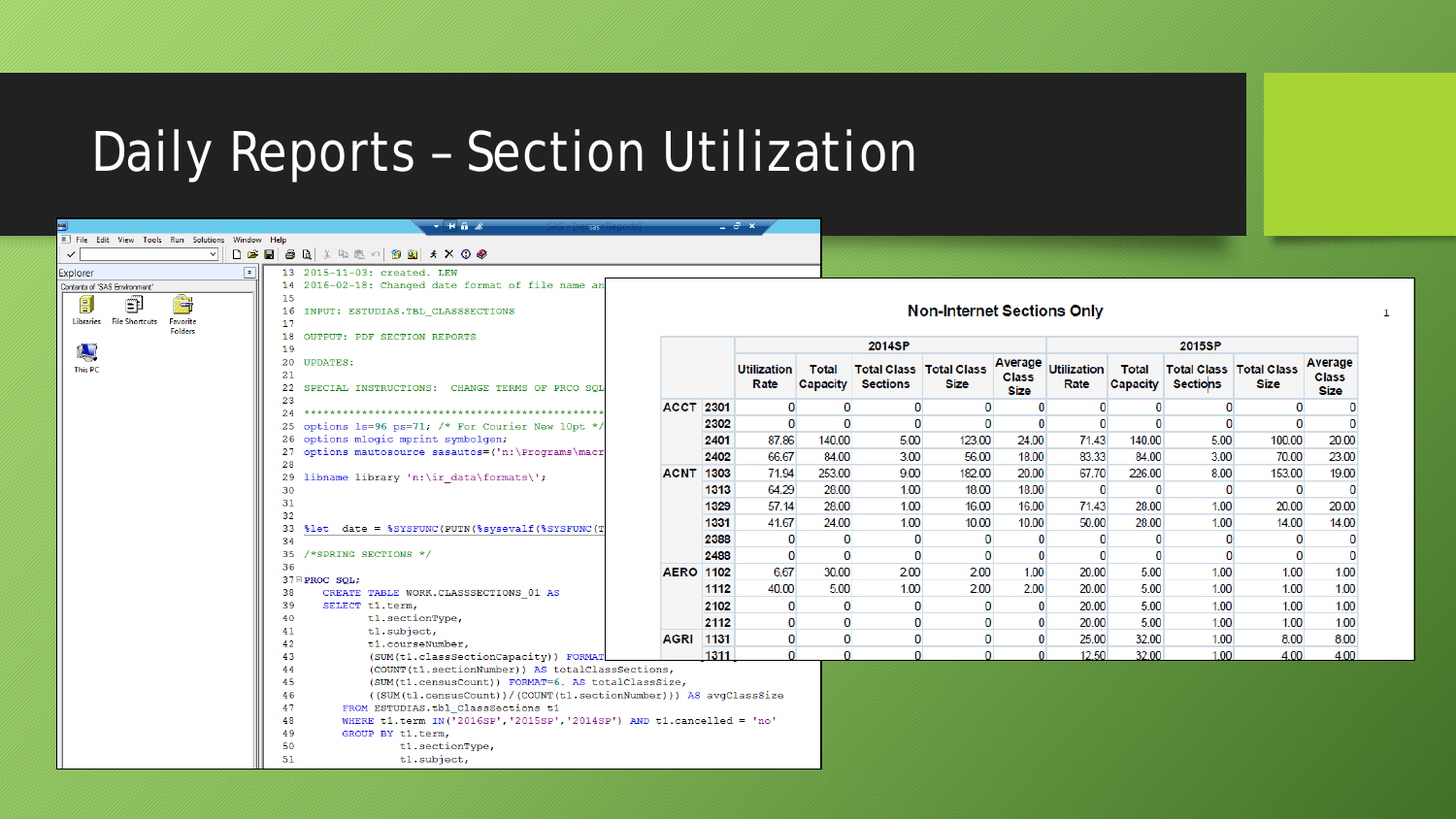## Ad Hoc Requests/Campus Reports

- Students lists
	- These are typically delivered in Excel or pdf tables
		- Majors at the University Center
		- Student Organizations
- Tracking
	- Developmental education
	- BIOL request
- Correlational Analysis for Workforce Programs

Table 7. Correlation of Degree GPA & Highest Raw Test Score - Test Dates - $08/01/2013 - 12/31/2014$ 



Students' degree GPA and the raw score on of their highest scoring attempt on the National Board of Respiratory Care exam did show a correlation,  $r(36)=0.61$ ,  $p = 0.0001$ .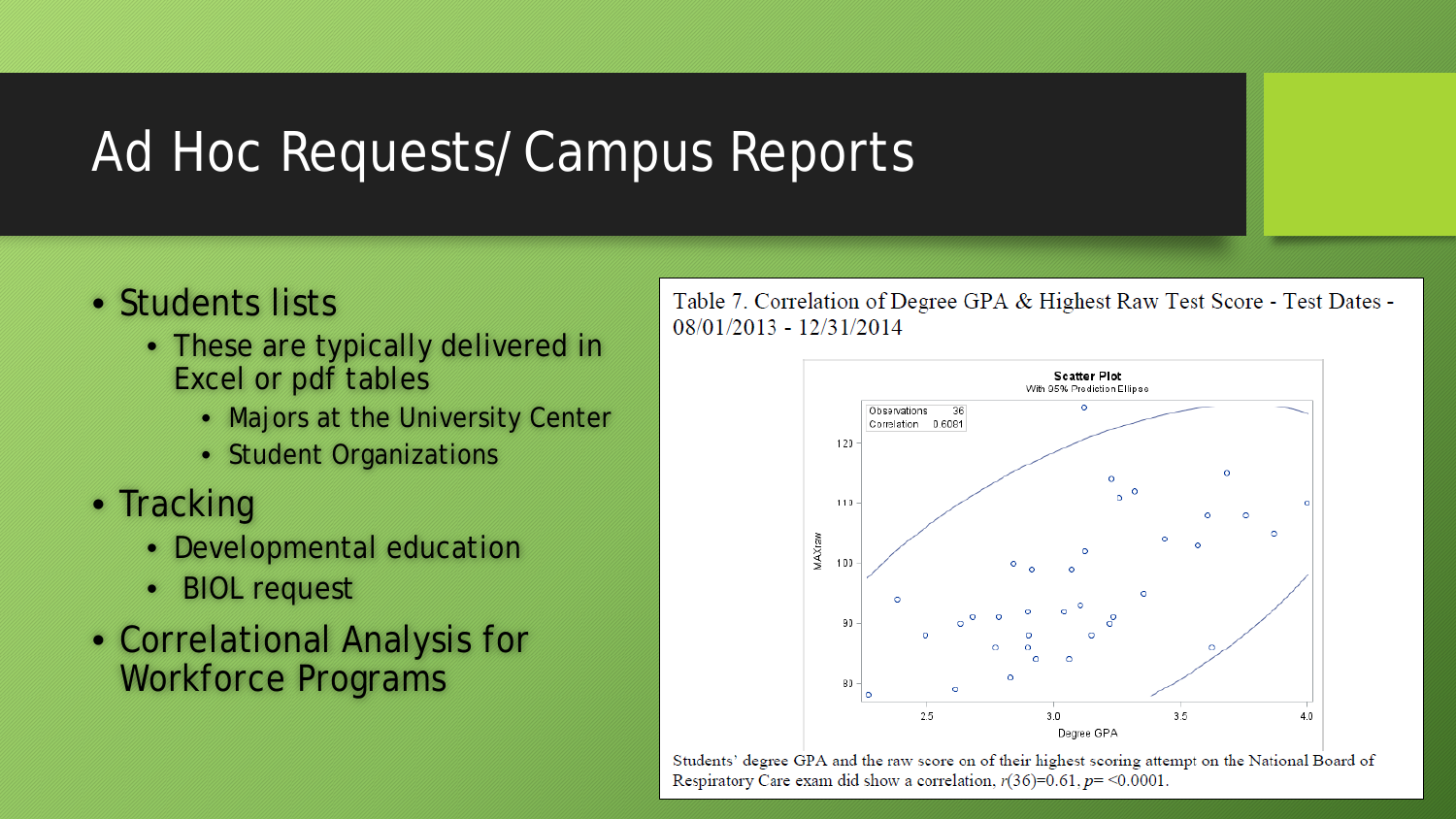#### Grade Distribution - Grade Categories (Fall 2015) Division Summary

## Campus Reports

### • Grade Distribution

- Went from weeks of compiling
- Weeks of formatting
- Weeks of saving & distributing
	- To less than 1 hour from compiling to distribution
- Dual Credit Analysis
	- Beginning of semester report
	- Grade distribution
	- Financial analysis

| Location | <b>Undup</b><br>Headcount Class Size Walved | Average | <b>Number</b> | State<br><b>Funding</b> | <b>Fees</b>            | Tuttion & Lab & Special Dual Credit Less Walvers Production<br>Fees: | Fee              | Revenue                            | Faculty     |                   |            |                     | Faculty Travel Expenditures Net Revenue state Funding |
|----------|---------------------------------------------|---------|---------------|-------------------------|------------------------|----------------------------------------------------------------------|------------------|------------------------------------|-------------|-------------------|------------|---------------------|-------------------------------------------------------|
|          |                                             |         |               |                         | \$3,418.06 \$21.315.00 | <b>SO.00 I</b>                                                       | <b>S915.00 L</b> | \$6,480.00 \$19,168.06 \$12,784.53 |             | <b>\$2,209.50</b> | 514,994.03 | <b>54.174.03 L</b>  | \$755.97                                              |
|          | 99.                                         |         |               |                         | \$7,846.27 \$48,960.00 | <b>566.00 L</b>                                                      | \$2,029.50       | \$6,884.00 \$52,017.77             | \$26,096,47 | \$1,835.98        | 527.933.45 | <b>S24,084,32 L</b> | \$16,238,051                                          |

|                                       |        | Grade Category     |       |              |       |      |        |       |  |  |
|---------------------------------------|--------|--------------------|-------|--------------|-------|------|--------|-------|--|--|
|                                       |        | A, B, C,<br>or CRs |       | D. F. or NCs | v     |      | Total  |       |  |  |
|                                       | ×      | 怎                  | z     | x.           | z     | x    | z      | x     |  |  |
| Allied Health & Nursing               | 2,193  | 92.1               | 97    | 4.0          | 90    | 3.7  | 2,380  | 100.0 |  |  |
| Business Programs                     | 2,173  | 69.3               | 398   | 12.6         | 564   | 17.9 | 3,135  | 100.0 |  |  |
| Emergency Services Education          | 646    | 80.5               | 52    | 6.4          | 104   | 12.9 | 802    | 100.0 |  |  |
| Human Services & Education            | 1,280  | 76.4               | 205   | 12.2         | 190   | 11.3 | 1,675  | 100.0 |  |  |
| Language, Literature & Communications | 2,769  | 66.4               | 710   | 17.0         | 686   | 16.4 | 4,165  | 100.0 |  |  |
| Math, Sciences & Agriculture          | 4,252  | 60.6               | 1,880 | 26.8         | 875   | 12.4 | 7,007  | 100.0 |  |  |
| Physical Education                    | 582    | 90.2               | 18    | 2.7          | 45    | 6.9  | 645    | 100.0 |  |  |
| Social & Behavioral Science           | 5,043  | 77.2               | 792   | 12.1         | 695   | 10.6 | 6,530  | 100.0 |  |  |
| Visual & Performing Arts              | 1,543  | 77.5               | 261   | 13.1         | 185   | 9.3  | 1,989  | 100.0 |  |  |
| Total                                 | 20,481 | 72.2               | 4,413 | 15.5         | 3,434 | 12.1 | 28,328 | 100.0 |  |  |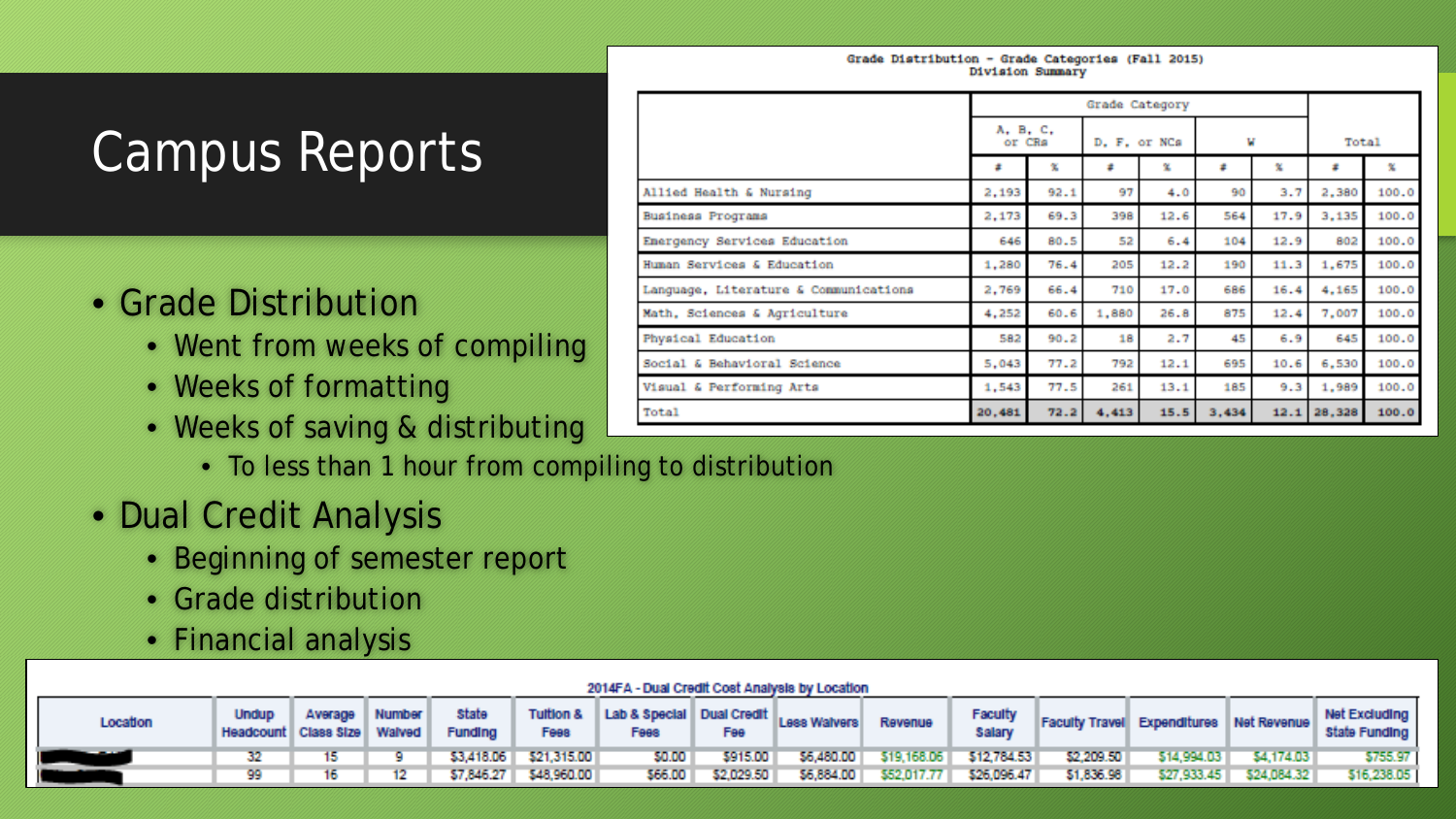## State/Federal

### • IPEDS

- Import data
- Manipulate/Compile data
- Export data file
- LBB Performance
- Student Right to Know

 $\texttt{Set}$  AY = 2015-16; /\* ACADEMIC YEAR OF COLLECTION \*/  $\texttt{Set}$  YEAR = 2016; /\* YEAR OF WINTER COLLECTION \*/  $\texttt{Set}$  TERM = FA12; /\* TERM OF ENROLLMENT FILE \*/ \$1et TERM1 = FA13; /\* CBM009 TERM 1 \*/ 81et TERM2 = FA14; /\* CBM009 TERM 2 \*/ 81et TERM3 = FA15;  $/*$  CBM009 TERM 3 \*/

 $\gamma$ \* IMPORT SAV ENROLLMENT FILE FROM SPRING COLLECTION OF REPORTING YEAR \*/ /\* REPORTING FALL 2012 COHORT FOR WINTER 2016 COLLECTION \*/

### **PROC IMPORT**

DATAFILE = "\\MCC-DATA\IEDATA\Reporting\Federal\IPEDS\&AY.\WINTER &YEAR.\GI  $OUT = WORK.$  ENR REPLACE.

### RUN;

 $/$ \* MATCH SSN TO COLLEAGUE ID \*/

### $EPC$   $SQL;$

CREATE TABLE WORK. STUDENTS AS

```
SELECT tl.colleagueId,
```
 $t1$ . ssn

|              | GRAD_FINAL.txt - Notepad |      |             |             |     |  |  |    |    |  |     |     |    |    |  |
|--------------|--------------------------|------|-------------|-------------|-----|--|--|----|----|--|-----|-----|----|----|--|
| File<br>Edit | Format                   | View | <b>Help</b> |             |     |  |  |    |    |  |     |     |    |    |  |
| 226578GR2B3  |                          | 10 2 |             | 115         | 231 |  |  | 99 | ᆂᆇ |  | 218 | 349 | 10 | 15 |  |
| 226578GR2B3  |                          | 11 0 |             | -1 -1<br>ᅩᅩ |     |  |  |    | 6  |  | 17  |     |    |    |  |
| 226578GR2B3  |                          | 12 0 |             | ר ה         | 38  |  |  |    |    |  | 34  | 56  |    |    |  |
| 226578GR2B3  |                          | 30 O |             | 14          | 29  |  |  | 18 | 16 |  | 33  | 58  |    | ↵  |  |
| 226578GR2B3  |                          | 45 0 |             |             |     |  |  |    | 0  |  |     |     | s. |    |  |
| 226578GR2B3  |                          | 51 O |             | 13          | 43  |  |  |    | ⊥∠ |  | 27  |     |    |    |  |
| 226578GR2C8  |                          | 108  |             |             |     |  |  |    |    |  |     |     |    |    |  |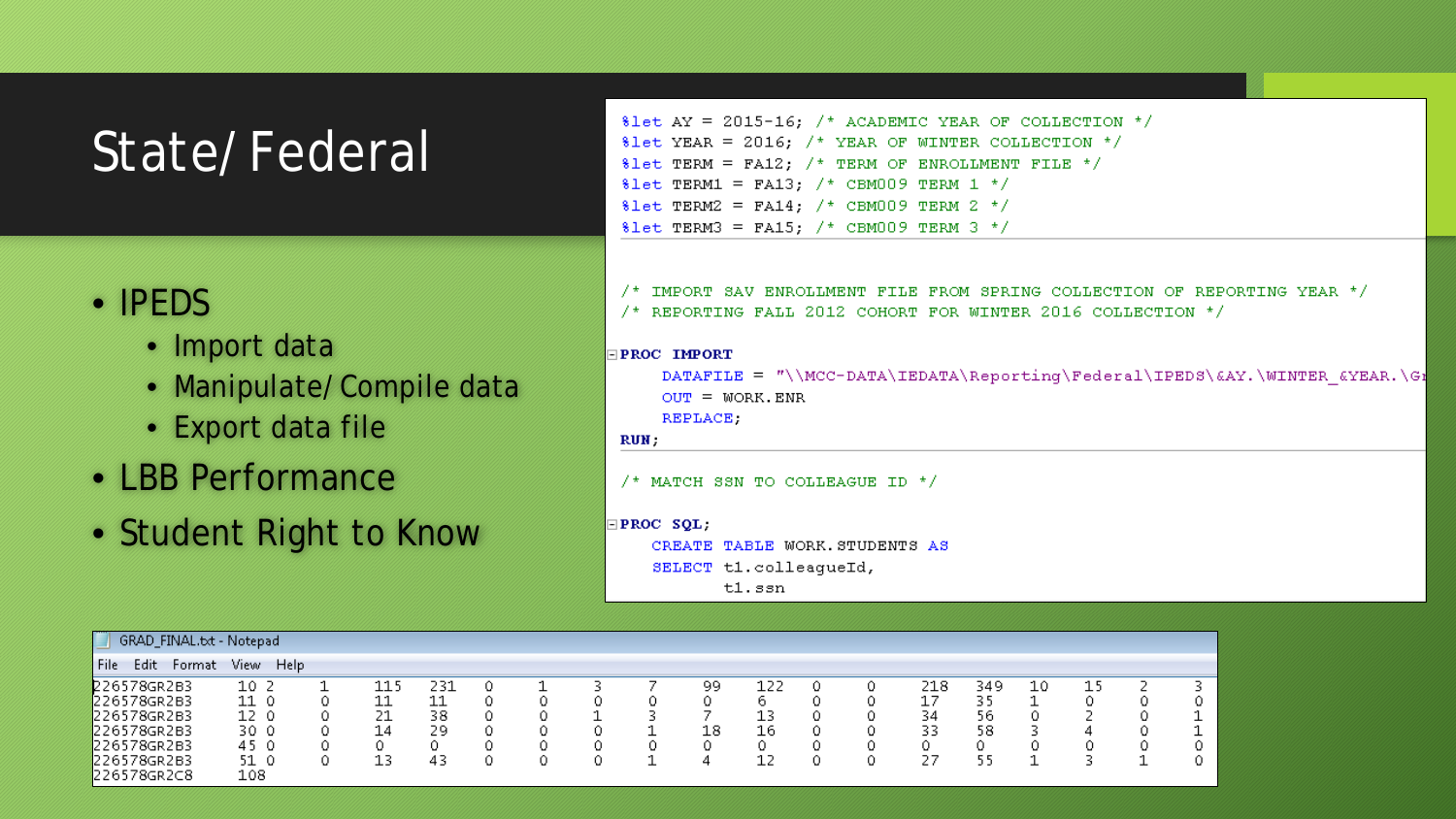### **Macros**

 $\texttt{Set}$  AY = 2015-16; /\* ACADEMIC YEAR OF COLLECTION \*/  $\texttt{Set}$  YEAR = 2016; /\* YEAR OF WINTER COLLECTION \*/  $\texttt{#let TERM} = \texttt{FA12};$  /\* TERM OF ENROLLMENT FILE \*/  $\text{Set } \text{TERM1} = \text{FA13};$  /\* CBM009 TERM 1 \*/  $\text{Set}$  TERM2 = FA14; /\* CBM009 TERM 2 \*/  $\text{Set}$  TERM3 = FA15; /\* CBM009 TERM 3 \*/

/\* IMPORT SAV ENROLLMENT FILE FROM SPRING COLLECTION OF REPORTING YEAR \*/

/\* REPORTING FALL 2012 COHORT FOR WINTER 2016 COLLECTION \*/

### **PROC IMPORT**

```
DATAFILE = "\\MCC-DATA\IEDATA\Reporting\Federal\IPEDS\&AY.\WINTER &YEAR.\Graduation\DATA\&TERM.ENR3.sav"
OUT = WORK.ENR
```
**REPLACE** 

#### RUN;

```
EPROC SQL;
    CREATE TABLE WORK. regStudents &TERM. AS
    SELECT t2.colleaqueId,
           tl.term,
           tl.startDate,
           tl.censusDate,
           t2.enrolled,
           tl.isFlexClass
       FROM ESTUDIAS. tbl ClassSections t1, ESTUDIAS. tbl StudentClasses t2
       WHERE (t1.classSection = t2.classSection AND t1.sectionName = t2.sectionName AND t1.term = t2.term) AND
            (t2. enrolled = 1 AND t1.isFlexClass = 0 AND t1. term = "ATERM");QUIT:
```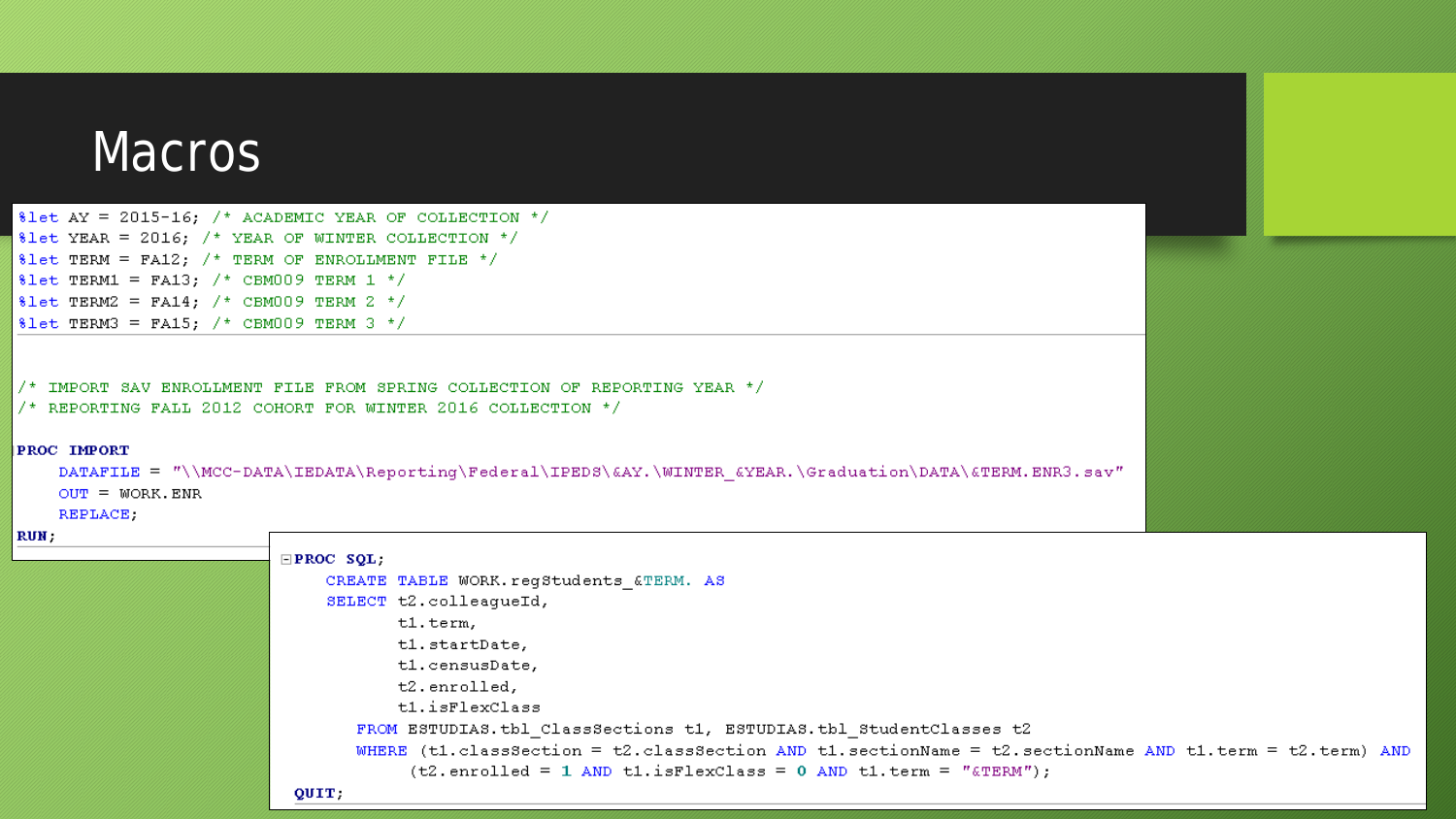## Things yet to come…

- Continue recoding from SPSS to SAS
- Create global template
- Upload files directly to SharePoint
- Download files from SFTP
- Connect to Ellucian dictionaries